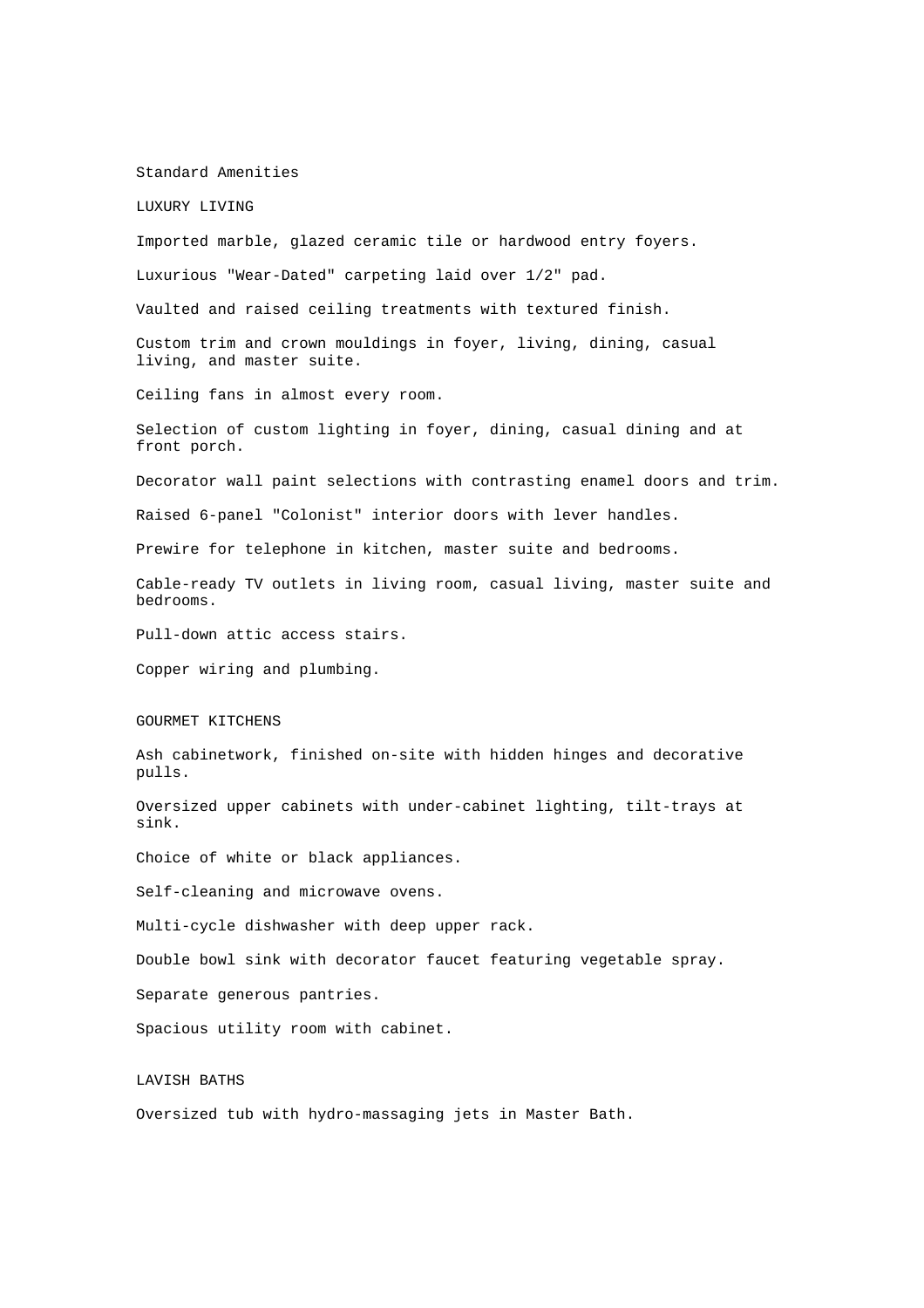Separate master shower with glass enclosure. Cultured marble vanity tops with marble sinks. Vanities with seating area and dual sinks in Master Bath. Expansive vanity wall mirrors. DELTA faucets with lever handles throughout. Natural ash cabinets with decorative pulls. Linen storage & medicine cabinets. Walk-in master closets with shoe racks & hi-low hanging space. Elongated, water-saving commodes.

### IMPRESSIVE EXTERIORS

Classic clay brick exterior designs. Insulated glass divided light windows. Deadbolts on all exterior doors. Professionally landscaped yard. Automatic sprinkler system. Six foot wood rear fence with gates. Full guttering on all overhangs. Faucets at front and rear. Waterproof electrical outlets at porch & patio. Exterior porch and patio lighting. Underground utilities.

# SECURITY AND ENERGY FEATURES

Garage door opener with two remote transmitters, including light beam interruption child protection device. Finished and painted garage with metal, sectional overhead door. 50-gallon gas water heaters. High efficiency ARCO AIRE air conditioning with SEER rating of 13+.

ARCO AIRE gas furnace.